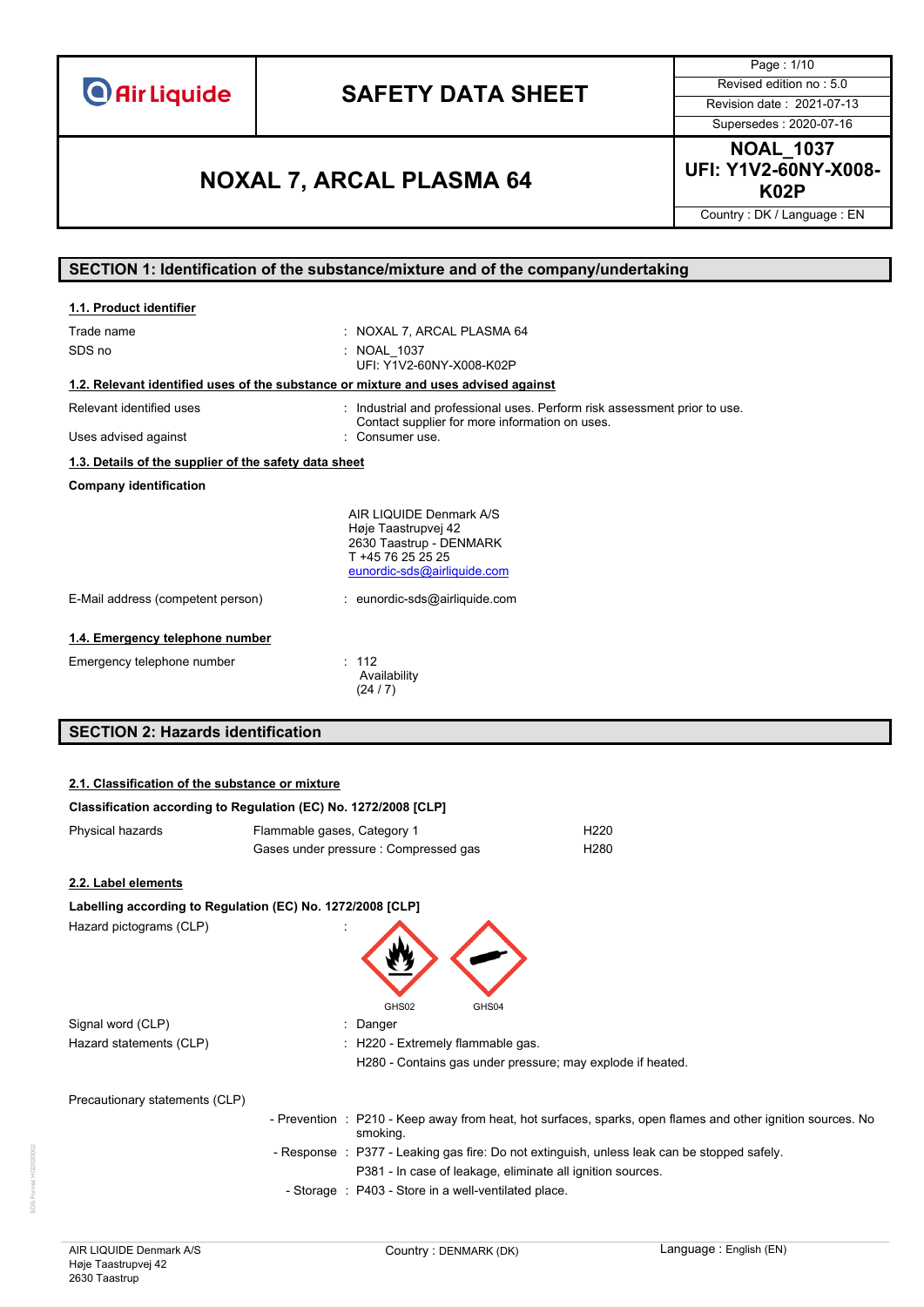Page : 2/10 Supersedes : 2020-07-16

# **K02P NOXAL 7, ARCAL PLASMA 64**

**NOAL\_1037 UFI: Y1V2-60NY-X008-**

Country : DK / Language : EN

#### **2.3. Other hazards**

: None.

### **SECTION 3: Composition/information on ingredients**

#### : Not applicable. **3.1. Substances**

#### **3.2. Mixtures**

| Name     | <b>Product identifier</b>                                                                 | Composition [V-%]: | <b>Classification according to</b><br>Regulation (EC) No. 1272/2008 [CLP] |
|----------|-------------------------------------------------------------------------------------------|--------------------|---------------------------------------------------------------------------|
| Argon    | (CAS-No.) 7440-37-1<br>(EC-No.) 231-147-0<br>(EC Index-No.)<br>(REACH-no) *1              | 65                 | Press. Gas (Comp.), H280                                                  |
| Hydrogen | (CAS-No.) 1333-74-0<br>(EC-No.) 215-605-7<br>(EC Index-No.) 001-001-00-9<br>(REACH-no) *1 | 35                 | Flam. Gas 1, H220<br>Press. Gas (Comp.), H280                             |

Full text of H-statements: see section 16

*Contains no other components or impurities which will influence the classification of the product.*

*\*1: Listed in Annex IV / V REACH, exempted from registration.*

*\*3: Registration not required: Substance manufactured or imported < 1t/y.*

### **SECTION 4: First aid measures**

#### **4.1. Description of first aid measures**

| - Inhalation                                                     | : Remove victim to uncontaminated area wearing self contained breathing apparatus. Keep<br>victim warm and rested. Call a doctor. Perform cardiopulmonary resuscitation if breathing<br>stopped. |  |
|------------------------------------------------------------------|--------------------------------------------------------------------------------------------------------------------------------------------------------------------------------------------------|--|
| - Skin contact                                                   | : Adverse effects not expected from this product.                                                                                                                                                |  |
| - Eye contact                                                    | : Adverse effects not expected from this product.                                                                                                                                                |  |
| - Ingestion                                                      | : Ingestion is not considered a potential route of exposure.                                                                                                                                     |  |
| 4.2. Most important symptoms and effects, both acute and delayed |                                                                                                                                                                                                  |  |

: Refer to section 11.

**4.3. Indication of any immediate medical attention and special treatment needed**

: None.

### **SECTION 5: Firefighting measures**

### **5.1. Extinguishing media**

- Suitable extinguishing media : Water spray or fog. - Unsuitable extinguishing media : Carbon dioxide.
	- Do not use water jet to extinguish.

### **5.2. Special hazards arising from the substance or mixture**

| Specific hazards              | : Exposure to fire may cause containers to rupture/explode. |
|-------------------------------|-------------------------------------------------------------|
| Hazardous combustion products | : None.                                                     |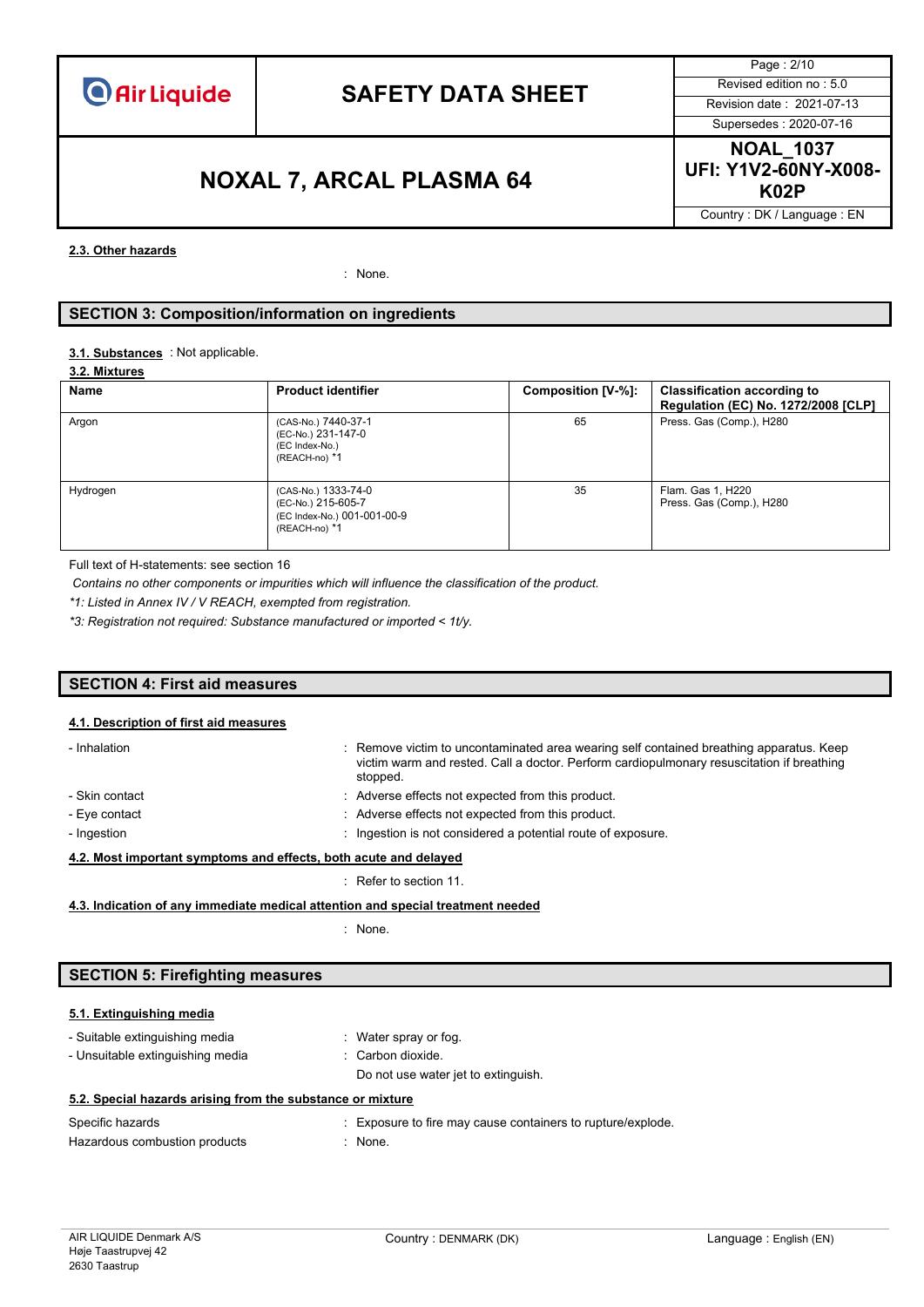

Page : 3/10

Supersedes : 2020-07-16

**NOAL\_1037 UFI: Y1V2-60NY-X008-**

Country : DK / Language : EN

# **K02P NOXAL 7, ARCAL PLASMA 64**

| 5.3. Advice for firefighters                   |                                                                                                                                                                                                                                                                                                                   |
|------------------------------------------------|-------------------------------------------------------------------------------------------------------------------------------------------------------------------------------------------------------------------------------------------------------------------------------------------------------------------|
| Specific methods                               | : Use fire control measures appropriate for the surrounding fire. Exposure to fire and heat<br>radiation may cause gas receptacles to rupture. Cool endangered receptacles with water spray<br>jet from a protected position. Prevent water used in emergency cases from entering sewers and<br>drainage systems. |
|                                                | If possible, stop flow of product.                                                                                                                                                                                                                                                                                |
|                                                | Use water spray or fog to knock down fire fumes if possible.                                                                                                                                                                                                                                                      |
|                                                | Do not extinguish a leaking gas flame unless absolutely necessary. Spontaneous/explosive re-<br>ignition may occur. Extinguish any other fire.                                                                                                                                                                    |
|                                                | Move containers away from the fire area if this can be done without risk.                                                                                                                                                                                                                                         |
| Special protective equipment for fire fighters | In confined space use self-contained breathing apparatus.                                                                                                                                                                                                                                                         |
|                                                | Standard protective clothing and equipment (Self Contained Breathing Apparatus) for fire<br>fighters.                                                                                                                                                                                                             |
|                                                | Standard EN 137 - Self-contained open-circuit compressed air breathing apparatus with full<br>face mask.                                                                                                                                                                                                          |
|                                                | Standard EN 469 - Protective clothing for firefighters. Standard - EN 659: Protective gloves for<br>firefighters.                                                                                                                                                                                                 |
|                                                |                                                                                                                                                                                                                                                                                                                   |

## **SECTION 6: Accidental release measures**

#### **6.1. Personal precautions, protective equipment and emergency procedures**

|                                                           | : Try to stop release.                                                                                |  |
|-----------------------------------------------------------|-------------------------------------------------------------------------------------------------------|--|
|                                                           | Evacuate area.                                                                                        |  |
|                                                           | Monitor concentration of released product.                                                            |  |
|                                                           | Consider the risk of potentially explosive atmospheres.                                               |  |
|                                                           | Wear self-contained breathing apparatus when entering area unless atmosphere is proved to<br>be safe. |  |
|                                                           | Eliminate ignition sources.                                                                           |  |
|                                                           | Ensure adequate air ventilation.                                                                      |  |
|                                                           | Act in accordance with local emergency plan.                                                          |  |
|                                                           | Stay upwind.                                                                                          |  |
| 6.2. Environmental precautions                            |                                                                                                       |  |
|                                                           | : Try to stop release.                                                                                |  |
| 6.3. Methods and material for containment and cleaning up |                                                                                                       |  |
|                                                           | : Ventilate area.                                                                                     |  |
| 6.4. Reference to other sections                          | $\therefore$ See also sections 8 and 13.                                                              |  |

## **SECTION 7: Handling and storage**

# **7.1. Precautions for safe handling** Safe use of the product **interest in the set of the product**  $\cdot$  Do not breathe gas.

| R LIQUIDE Denmark A/S | Country: DENMARK (DK)                                                                                                                                    | Language : English (EN) |
|-----------------------|----------------------------------------------------------------------------------------------------------------------------------------------------------|-------------------------|
|                       | Use only properly specified equipment which is suitable for this product, its supply pressure and<br>temperature. Contact your gas supplier if in doubt. |                         |
|                       | Do not smoke while handling product.                                                                                                                     |                         |
|                       | Ensure the complete gas system was (or is regularily) checked for leaks before use.                                                                      |                         |
|                       | Consider pressure relief device(s) in gas installations.                                                                                                 |                         |
|                       | Only experienced and properly instructed persons should handle gases under pressure.                                                                     |                         |
|                       | The product must be handled in accordance with good industrial hygiene and safety<br>procedures.                                                         |                         |
|                       | Avoid release of product into atmosphere.                                                                                                                |                         |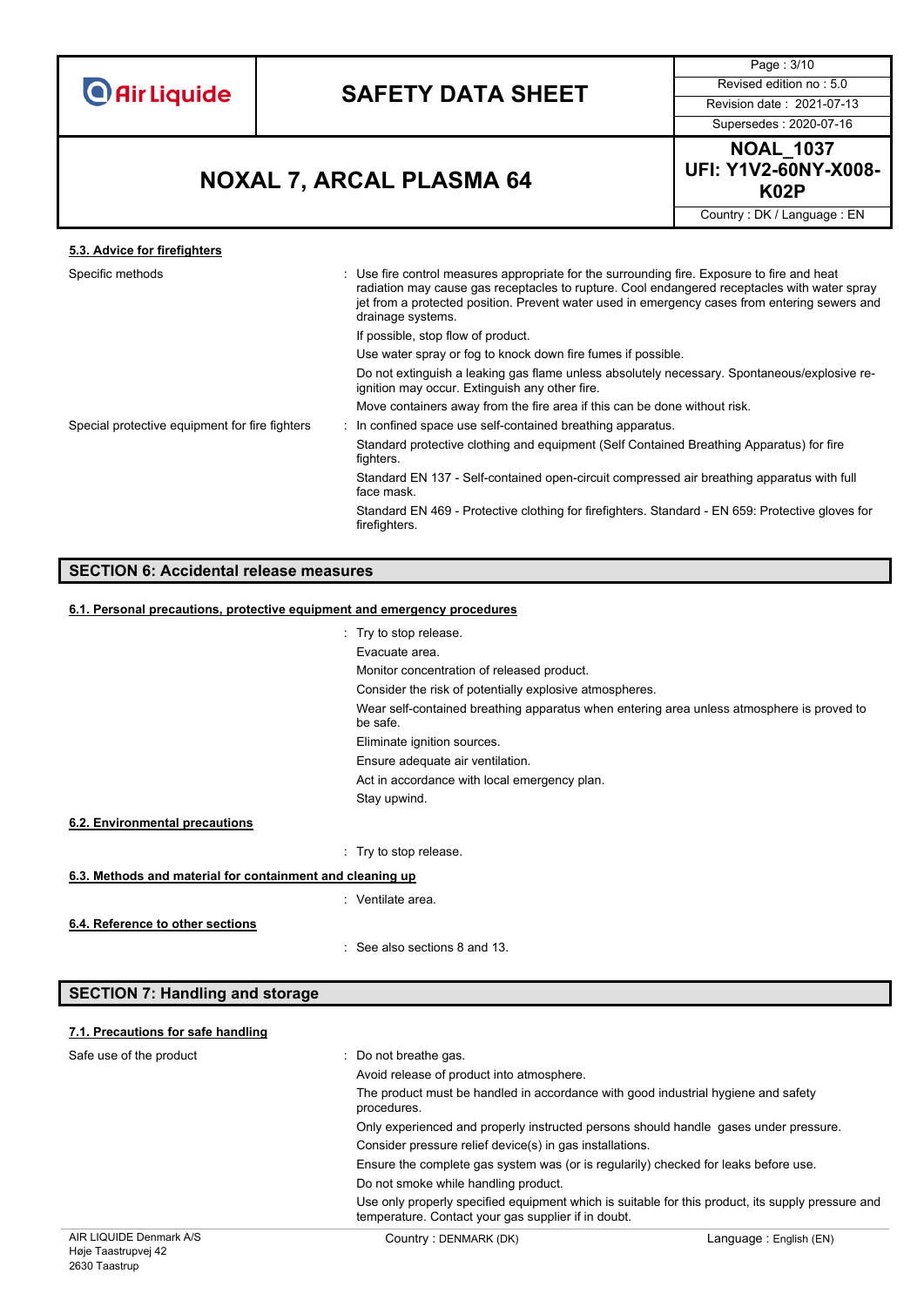|  | <b>O</b> Air Liquide |
|--|----------------------|
|  |                      |

Supersedes : 2020-07-16

Page : 4/10

# **K02P NOXAL 7, ARCAL PLASMA 64**

**NOAL\_1037 UFI: Y1V2-60NY-X008-**

Country : DK / Language : EN Avoid suck back of water, acid and alkalis. Assess the risk of potentially explosive atmospheres and the need for explosion-proof equipment. Purge air from system before introducing gas. Take precautionary measures against static discharge. Keep away from ignition sources (including static discharges). Consider the use of only non-sparking tools. Ensure equipment is adequately earthed. Safe handling of the gas receptacle : Refer to supplier's container handling instructions. Do not allow backfeed into the container. Protect containers from physical damage; do not drag, roll, slide or drop. When moving cylinders, even for short distances, use a cart (trolley, hand truck, etc.) designed to transport cylinders. Leave valve protection caps in place until the container has been secured against either a wall or bench or placed in a container stand and is ready for use. If user experiences any difficulty operating valve discontinue use and contact supplier. Never attempt to repair or modify container valves or safety relief devices. Damaged valves should be reported immediately to the supplier. Keep container valve outlets clean and free from contaminants particularly oil and water. Replace valve outlet caps or plugs and container caps where supplied as soon as container is disconnected from equipment. Close container valve after each use and when empty, even if still connected to equipment. Never attempt to transfer gases from one cylinder/container to another. Never use direct flame or electrical heating devices to raise the pressure of a container. Do not remove or deface labels provided by the supplier for the identification of the content of the container. Suck back of water into the container must be prevented. Open valve slowly to avoid pressure shock. **7.2. Conditions for safe storage, including any incompatibilities** : Observe all regulations and local requirements regarding storage of containers. Containers should not be stored in conditions likely to encourage corrosion. Container valve guards or caps should be in place. Containers should be stored in the vertical position and properly secured to prevent them from falling over. Stored containers should be periodically checked for general condition and leakage. Keep container below 50°C in a well ventilated place. Store containers in location free from fire risk and away from sources of heat and ignition. Keep away from combustible materials. Segregate from oxidant gases and other oxidants in store. All electrical equipment in the storage areas should be compatible with the risk of a potentially explosive atmosphere. **7.3. Specific end use(s)**

: None.

### **SECTION 8: Exposure controls/personal protection**

#### **8.1. Control parameters**

| OEL (Occupational Exposure Limits) |  | None available. |
|------------------------------------|--|-----------------|
|------------------------------------|--|-----------------|

DNEL (Derived-No Effect Level) : None available.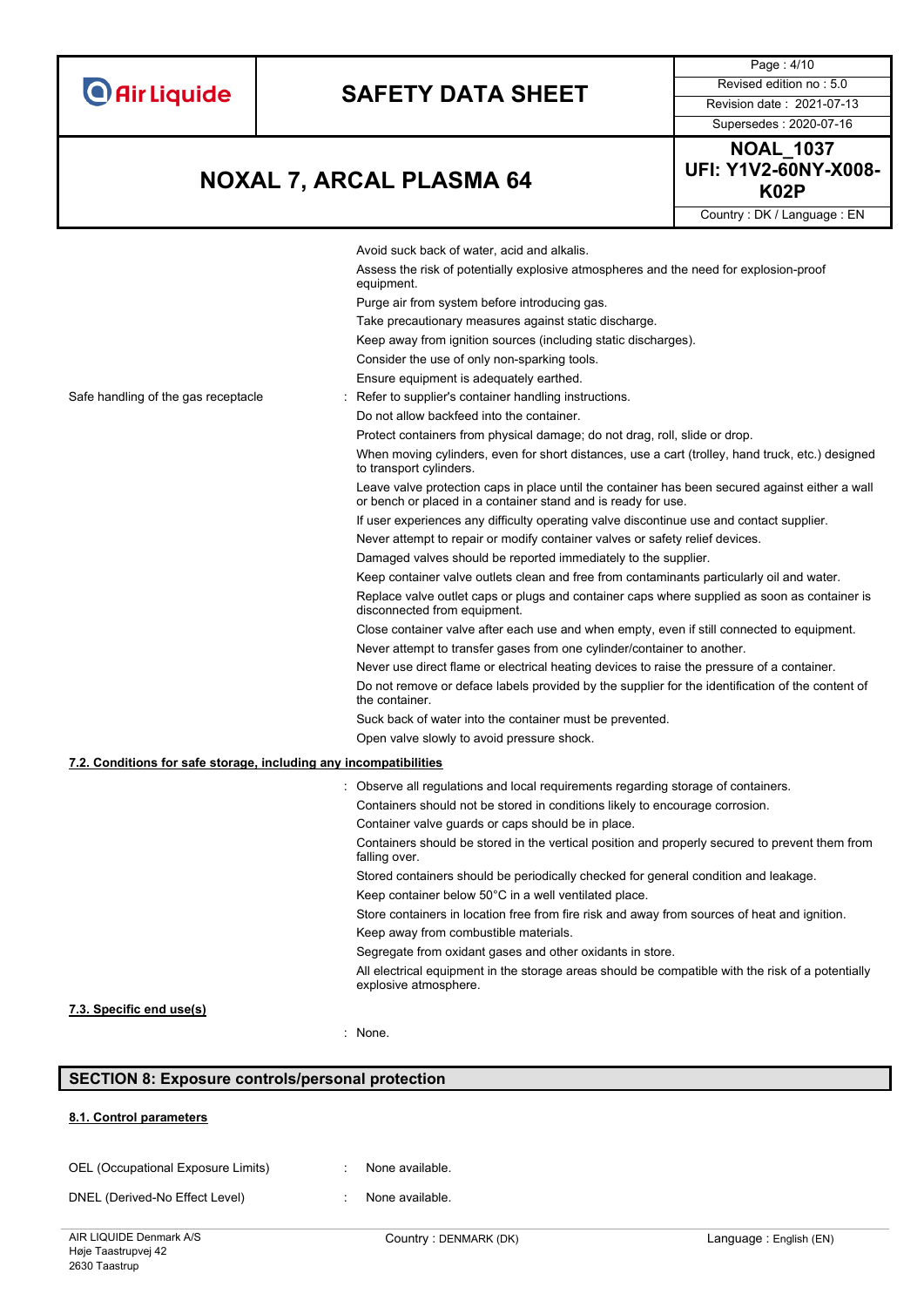**Air Liquide SAFETY DATA SHEET** Revised edition no : 5.0 **UFI: Y1V2-60NY-X008- K02P NOXAL 7, ARCAL PLASMA 64** PNEC (Predicted No-Effect Concentration) : None available. **8.2. Exposure controls8.2.1. Appropriate engineering controls** : Provide adequate general and local exhaust ventilation. Product to be handled in a closed system. Systems under pressure should be regularily checked for leakages.

#### **8.2.2. Individual protection measures, e.g. personal protective equipment**

| 8.2.2. Individual protection measures, e.g. personal protective equipment |                                                                                                                                                                                                                                                                                                                                  |
|---------------------------------------------------------------------------|----------------------------------------------------------------------------------------------------------------------------------------------------------------------------------------------------------------------------------------------------------------------------------------------------------------------------------|
|                                                                           | . A risk assessment should be conducted and documented in each work area to assess the risks<br>related to the use of the product and to select the PPE that matches the relevant risk. The<br>following recommendations should be considered:<br>PPE compliant to the recommended EN/ISO standards should be selected.          |
| • Eye/face protection                                                     | : Wear safety glasses with side shields.<br>Standard EN 166 - Personal eye-protection - specifications.                                                                                                                                                                                                                          |
| • Skin protection                                                         |                                                                                                                                                                                                                                                                                                                                  |
| - Hand protection                                                         | : Wear working gloves when handling gas containers.                                                                                                                                                                                                                                                                              |
|                                                                           | Standard EN 388 - Protective gloves against mechanical risk.                                                                                                                                                                                                                                                                     |
| - Other                                                                   | : Consider the use of flame resistant anti-static safety clothing.<br>Standard EN ISO 14116 - Limited flame spread materials.<br>Standard EN 1149-5 - Protective clothing: Electrostatic properties.<br>Wear safety shoes while handling containers.<br>Standard EN ISO 20345 - Personal protective equipment - Safety footwear. |
| • Respiratory protection                                                  | : None necessary.                                                                                                                                                                                                                                                                                                                |
| • Thermal hazards                                                         | : None in addition to the above sections.                                                                                                                                                                                                                                                                                        |
| 8.2.3. Environmental exposure controls                                    |                                                                                                                                                                                                                                                                                                                                  |

: Refer to local regulations for restriction of emissions to the atmosphere. See section 13 for specific methods for waste gas treatment.

Gas detectors should be used when flammable gases/vapours may be released. Consider the use of a work permit system e.g. for maintenance activities.

### **SECTION 9: Physical and chemical properties**

#### **9.1. Information on basic physical and chemical properties**

Appearance

| Physical state at 20°C / 101.3kPa | : Gas                                                                                          |
|-----------------------------------|------------------------------------------------------------------------------------------------|
| Colour                            | : Mixture contains one or more component(s) which have the following colour(s):<br>Colourless. |
| Odour                             | : Odourless.                                                                                   |
| Odour threshold                   | : Odour threshold is subjective and inadequate to warn of overexposure.                        |
| рH                                | : Not applicable for gases and gas mixtures.                                                   |
| Melting point / Freezing point    | : Not applicable for gas mixtures.                                                             |
| Boiling point                     | : Not applicable for gas mixtures.                                                             |
| Flash point                       | : Not applicable for gases and gas mixtures.                                                   |
| Evaporation rate                  | Not applicable for gases and gas mixtures.                                                     |
| Flammability (solid, gas)         | : Extremely flammable gas                                                                      |
| <b>Explosive limits</b>           | Flammability range not available.                                                              |

Page : 5/10

Supersedes : 2020-07-16 **NOAL\_1037** 

Country : DK / Language : EN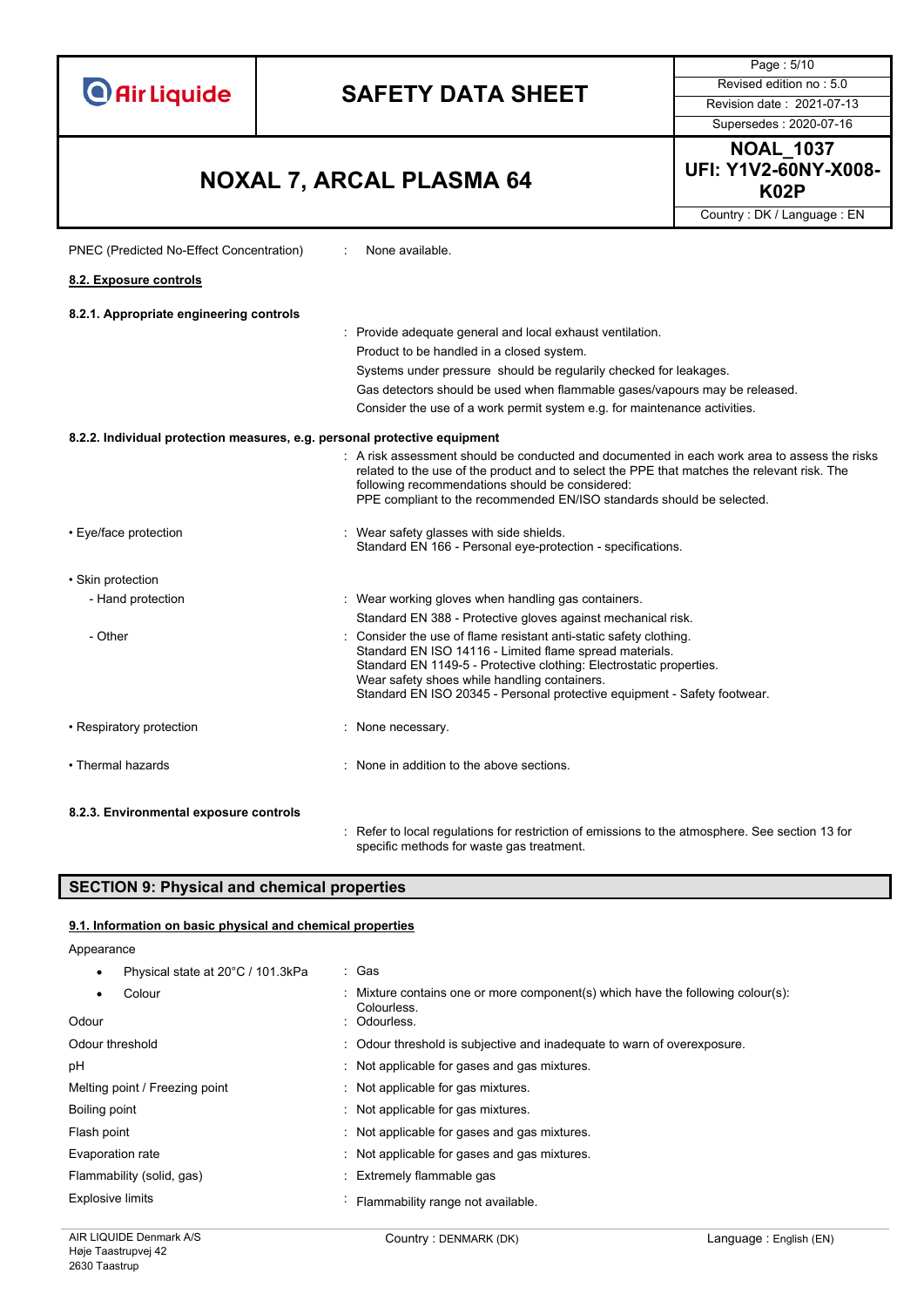# **SAFETY DATA SHEET** Revised edition no : 5.0

Page : 6/10 Supersedes : 2020-07-16

**K02P NOXAL 7, ARCAL PLASMA 64**

**NOAL\_1037 UFI: Y1V2-60NY-X008-**

Country : DK / Language : EN

| Vapour pressure [20°C]                          | : Not applicable.                                                                       |
|-------------------------------------------------|-----------------------------------------------------------------------------------------|
| Vapour pressure [50°C]                          | : Not applicable.                                                                       |
| Vapour density                                  | : Not applicable.                                                                       |
| Relative density, gas (air=1)                   | : Lighter or similar to air.                                                            |
| Water solubility                                | $\therefore$ Solubility in water of component(s) of the mixture $\therefore$            |
| Partition coefficient n-octanol/water (Log Kow) | $\cdot$ Hydrogen: 1.6 mg/l $\cdot$ Argon: 67.3 mg/l<br>Not applicable for gas mixtures. |
| Auto-ignition temperature                       | $\therefore$ Not known.                                                                 |
| Decomposition temperature                       | : Not applicable.                                                                       |
| Viscosity                                       | $\therefore$ No reliable data available.                                                |
| Explosive properties                            | : Not applicable.                                                                       |
| Oxidising properties                            | : Not applicable.                                                                       |
| 9.2. Other information                          |                                                                                         |
| Molar mass                                      | Not applicable for gas mixtures.                                                        |
| Other data                                      | : None.                                                                                 |

## **SECTION 10: Stability and reactivity**

#### **10.1. Reactivity**

|                                          | . No reactivity hazard other than the effects described in sub-sections below.                            |
|------------------------------------------|-----------------------------------------------------------------------------------------------------------|
| 10.2. Chemical stability                 |                                                                                                           |
|                                          | : Stable under normal conditions.                                                                         |
| 10.3. Possibility of hazardous reactions |                                                                                                           |
|                                          | : Can form explosive mixture with air.                                                                    |
|                                          | May react violently with oxidants.                                                                        |
| 10.4. Conditions to avoid                |                                                                                                           |
|                                          | : Keep away from heat/sparks/open flames/hot surfaces. $-$ No smoking.                                    |
|                                          | Avoid moisture in installation systems.                                                                   |
| 10.5. Incompatible materials             |                                                                                                           |
|                                          | : Air, Oxidisers.                                                                                         |
|                                          | For additional information on compatibility refer to ISO 11114.                                           |
| 10.6. Hazardous decomposition products   |                                                                                                           |
|                                          | : Under normal conditions of storage and use, hazardous decomposition products should not be<br>produced. |

### **SECTION 11: Toxicological information**

| 11.1. Information on toxicological effects |                                             |
|--------------------------------------------|---------------------------------------------|
| <b>Acute toxicity</b>                      | No toxicological effects from this product. |
| <b>Skin corrosion/irritation</b>           | No known effects from this product.         |
| Serious eye damage/irritation              | : No known effects from this product.       |
| Respiratory or skin sensitisation          | No known effects from this product.         |
| Germ cell mutagenicity                     | No known effects from this product.         |
| Carcinogenicity                            | : No known effects from this product.       |
|                                            |                                             |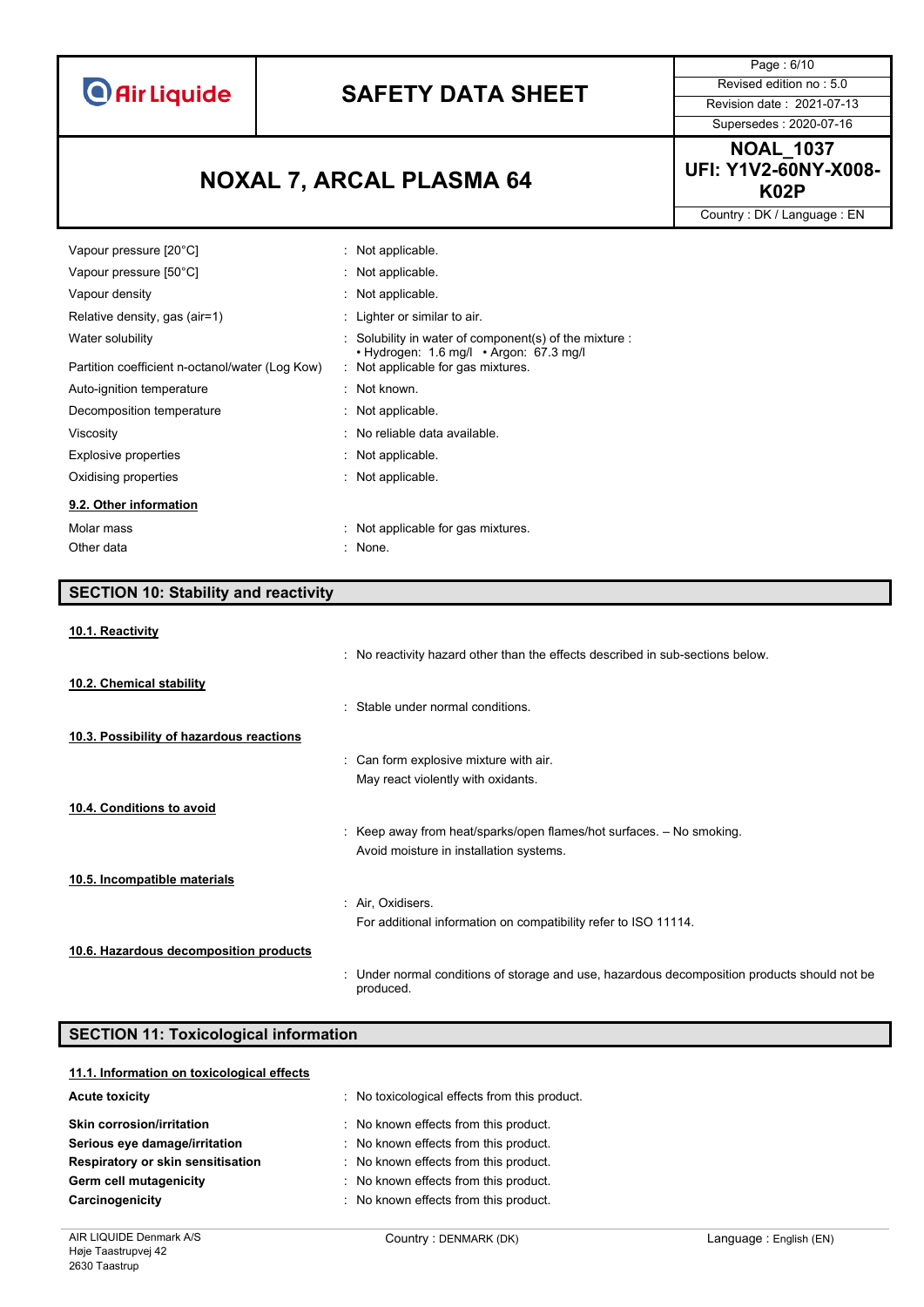# **SAFETY DATA SHEET** Revised edition no : 5.0

**K02P NOXAL 7, ARCAL PLASMA 64**

Page : 7/10 Supersedes : 2020-07-16

**NOAL\_1037 UFI: Y1V2-60NY-X008-**

Country : DK / Language : EN

| <b>Reproductive toxicity</b>         | ÷. |                                              |
|--------------------------------------|----|----------------------------------------------|
| Toxic for reproduction: Fertility    |    | : No known effects from this product.        |
| Toxic for reproduction: unborn child |    | : No known effects from this product.        |
| <b>STOT-single exposure</b>          |    | : No known effects from this product.        |
| <b>STOT-repeated exposure</b>        |    | : No known effects from this product.        |
| <b>Aspiration hazard</b>             |    | : Not applicable for gases and gas mixtures. |

# **SECTION 12: Ecological information**

### **12.1. Toxicity**

| Assessment                                                                                                                   | : No ecological damage caused by this product.                                                                                  |  |
|------------------------------------------------------------------------------------------------------------------------------|---------------------------------------------------------------------------------------------------------------------------------|--|
| EC50 48h - Daphnia magna [mg/l]<br>EC50 72h - Algae [mg/l]<br>LC50 96 h - Fish [mg/l]<br>12.2. Persistence and degradability | : No data available.<br>: No data available.<br>: No data available.                                                            |  |
| Assessment<br>12.3. Bioaccumulative potential                                                                                | : No ecological damage caused by this product.                                                                                  |  |
| Assessment                                                                                                                   | : No data available.                                                                                                            |  |
| <u>12.4. Mobility in soil</u>                                                                                                |                                                                                                                                 |  |
| Assessment                                                                                                                   | Because of its high volatility, the product is unlikely to cause ground or water pollution.<br>Partition into soil is unlikely. |  |
| 12.5. Results of PBT and vPvB assessment                                                                                     |                                                                                                                                 |  |
| Assessment                                                                                                                   | : Not classified as PBT or vPvB.                                                                                                |  |
| 12.6. Other adverse effects                                                                                                  |                                                                                                                                 |  |
| Other adverse effects                                                                                                        | : No known effects from this product.                                                                                           |  |
| Effect on the ozone layer                                                                                                    | : None.                                                                                                                         |  |
| Effect on global warming                                                                                                     | Contains greenhouse gas(es).                                                                                                    |  |

### **SECTION 13: Disposal considerations**

#### **13.1. Waste treatment methods**

|                                                                                       | Contact supplier if quidance is required.                                                                                                                                     |
|---------------------------------------------------------------------------------------|-------------------------------------------------------------------------------------------------------------------------------------------------------------------------------|
|                                                                                       | Do not discharge into areas where there is a risk of forming an explosive mixture with air.<br>Waste gas should be flared through a suitable burner with flash back arrestor. |
|                                                                                       | Do not discharge into any place where its accumulation could be dangerous.                                                                                                    |
|                                                                                       | Ensure that the emission levels from local regulations or operating permits are not exceeded.                                                                                 |
|                                                                                       | Refer to the EIGA code of practice Doc.30 "Disposal of Gases", downloadable at<br>http://www.eiga.org for more guidance on suitable disposal methods.                         |
|                                                                                       | Return unused product in original container to supplier.                                                                                                                      |
| List of hazardous waste codes (from<br>Commission Decision 2000/532/EC as<br>amended) | $\pm$ 16 05 04 $^*$ . Gases in pressure containers (including halons) containing hazardous substances.                                                                        |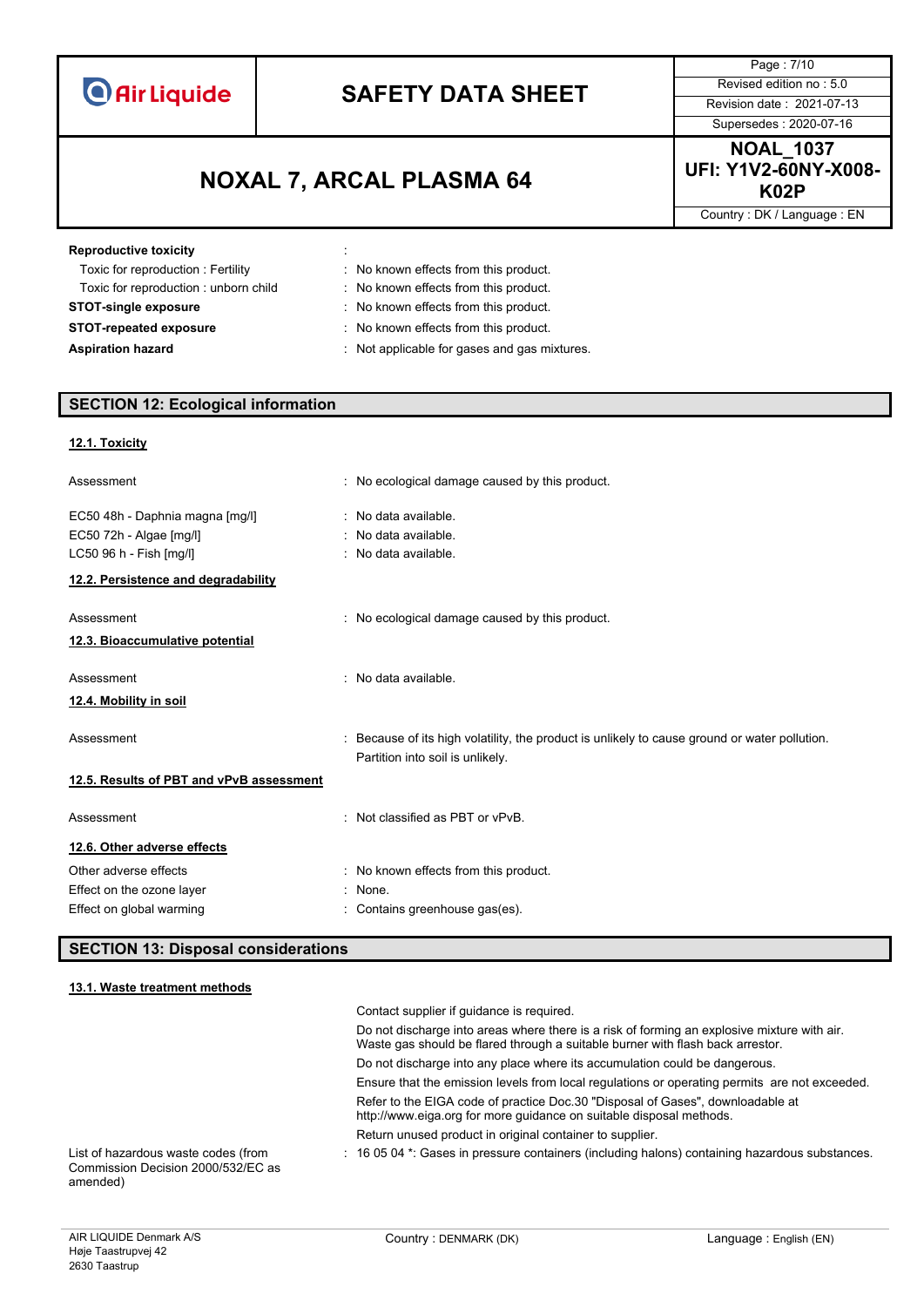# **SAFETY DATA SHEET** Revised edition no : 5.0

**K02P NOXAL 7, ARCAL PLASMA 64**

Page : 8/10 Supersedes : 2020-07-16

**NOAL\_1037 UFI: Y1V2-60NY-X008-**

Country : DK / Language : EN

**13.2. Additional information**

: External treatment and disposal of waste should comply with applicable local and/or national regulations.

| <b>SECTION 14: Transport information</b> |
|------------------------------------------|
|------------------------------------------|

#### **14.1. UN number**

#### UN-No. : 1954

**14.2. UN proper shipping name**

- **Transport by road/rail (ADR/RID)** : COMPRESSED GAS, FLAMMABLE, N.O.S. (Hydrogen, Argon)
- **Transport by air (ICAO-TI / IATA-DGR)** : Compressed gas, flammable, n.o.s. (Hydrogen, Argon)

## **Transport by sea (IMDG)** : COMPRESSED GAS, FLAMMABLE, N.O.S. (Hydrogen, Argon)

**14.3. Transport hazard class(es)**

#### Labelling

| the contract of the contract of                                                                                                 |  |
|---------------------------------------------------------------------------------------------------------------------------------|--|
|                                                                                                                                 |  |
| $\mathcal{L}^{\text{max}}_{\text{max}}$ and $\mathcal{L}^{\text{max}}_{\text{max}}$ and $\mathcal{L}^{\text{max}}_{\text{max}}$ |  |

2.1 : Flammable gases.

 $P200$ 

: Forbidden.

**Transport by Riddy** road<sub>1</sub> : Not established. : Not established.

carriage : Passage forbidden through tunnels of category D and E

**Transport by road/rail (ADR/RID)**

#### Class : 2 Classification code : 1F Hazard identification number : 23 Tunnel Restriction : B/D - Tank carriage : Passage forbidden through tunnels of category B, C, D and E. Other

# **Transport by air (ICAO-TI / IATA-DGR)**

| Class / Div. (Sub. risk(s))         | $\therefore$ 2.1 |
|-------------------------------------|------------------|
| Transport by sea (IMDG)             |                  |
| Class / Div. (Sub. risk(s))         | $\cdot$ 21       |
| Emergency Schedule (EmS) - Fire     | $: F-D$          |
| Emergency Schedule (EmS) - Spillage | : S-U            |

### **14.4. Packing group**

| Transport by road/rail (ADR/RID)      |
|---------------------------------------|
| Transport by air (ICAO-TI / IATA-DGR) |
| Transport by sea (IMDG)               |

### **14.5. Environmental hazards**

| Transport by road/rail (ADR/RID)      | : None. |
|---------------------------------------|---------|
| Transport by air (ICAO-TI / IATA-DGR) | None.   |

# Transport by sea (IMDG) **in the set of the set of the set of the set of the set of the set of the set of the set of the set of the set of the set of the set of the set of the set of the set of the set of the set of the set**

## **14.6. Special precautions for user**

### **Packing Instruction(s)**

| Transport by road/rail (ADR/RID)      |
|---------------------------------------|
| Transport by air (ICAO-TI / IATA-DGR) |
| Passenger and Cargo Aircraft          |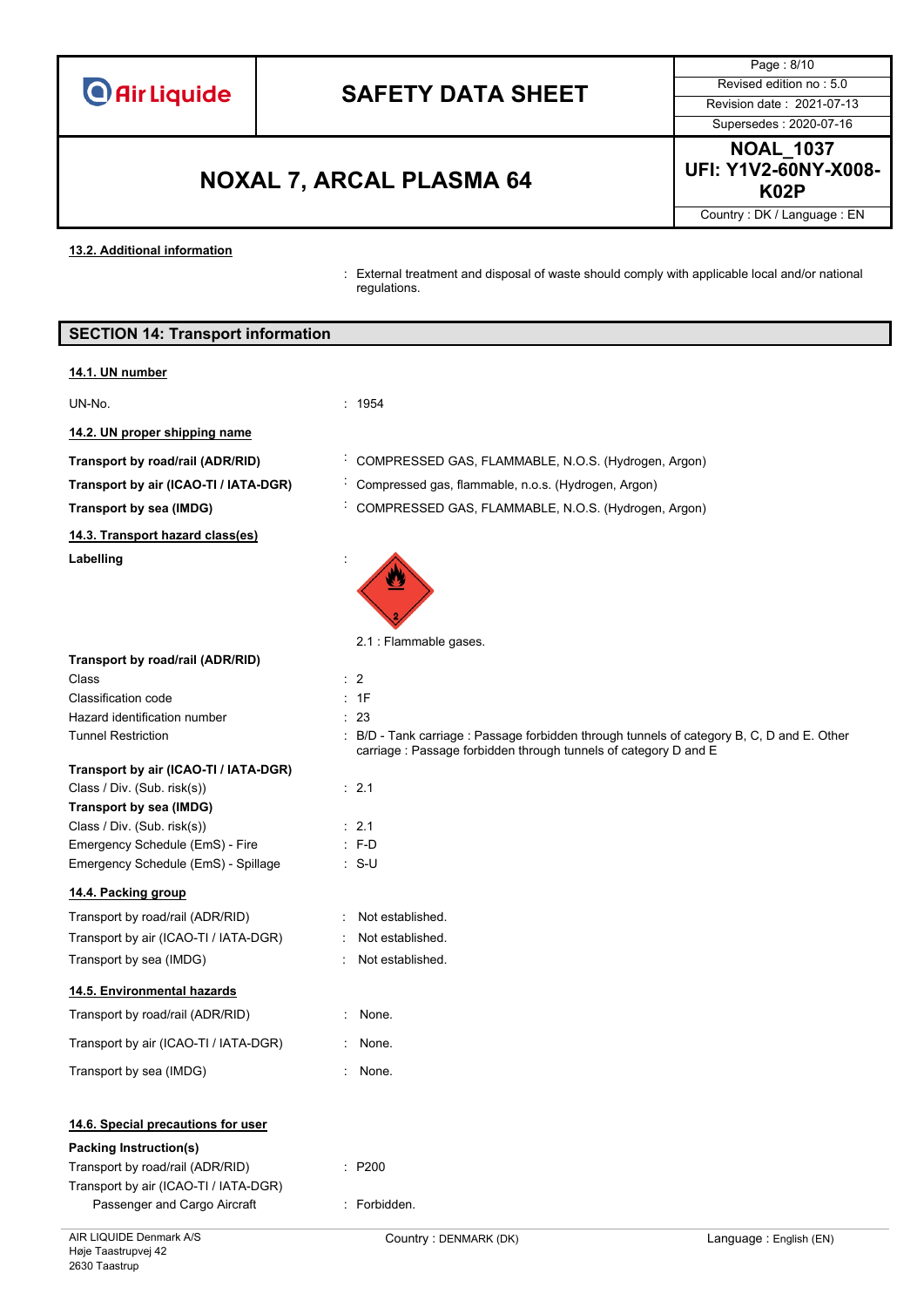

Page : 9/10

# **K02P NOXAL 7, ARCAL PLASMA 64**

Supersedes : 2020-07-16 **NOAL\_1037 UFI: Y1V2-60NY-X008-**

Country : DK / Language : EN

#### Cargo Aircraft only **Example 200.** 200. Transport by sea (IMDG)  $\qquad \qquad$ : P200

#### Special transport precautions : Avoid transport on vehicles where the load space is not separated from the driver's compartment. Ensure vehicle driver is aware of the potential hazards of the load and knows what to do in the

event of an accident or an emergency. Before transporting product containers:

- Ensure there is adequate ventilation.
- Ensure that containers are firmly secured.
- Ensure valve is closed and not leaking.
- Ensure valve outlet cap nut or plug (where provided) is correctly fitted.
- Ensure valve protection device (where provided) is correctly fitted.

#### **14.7. Transport in bulk according to Annex II of Marpol and the IBC Code**

: Not applicable.

### **SECTION 15: Regulatory information**

| 15.1. Safety, health and environmental regulations/legislation specific for the substance or mixture |                                                                             |  |
|------------------------------------------------------------------------------------------------------|-----------------------------------------------------------------------------|--|
| <b>EU-Regulations</b>                                                                                |                                                                             |  |
| Restrictions on use                                                                                  | : None.                                                                     |  |
| Seveso Directive: 2012/18/EU (Seveso III)                                                            | : Covered.                                                                  |  |
| <b>National regulations</b>                                                                          |                                                                             |  |
| National legislation                                                                                 | : Ensure all national/local regulations are observed.                       |  |
| <b>Denmark</b>                                                                                       |                                                                             |  |
| Recommendations Danish Regulation                                                                    | : Young people below the age of 18 years are not allowed to use the product |  |
| 15.2. Chemical safety assessment                                                                     |                                                                             |  |
|                                                                                                      | A CSA does not need to be carried out for this product.                     |  |
|                                                                                                      |                                                                             |  |

# **SECTION 16: Other information**

Indication of changes **in the visible of the CO** is revised safety data sheet in accordance with commission regulation (EU) No 453/2010.